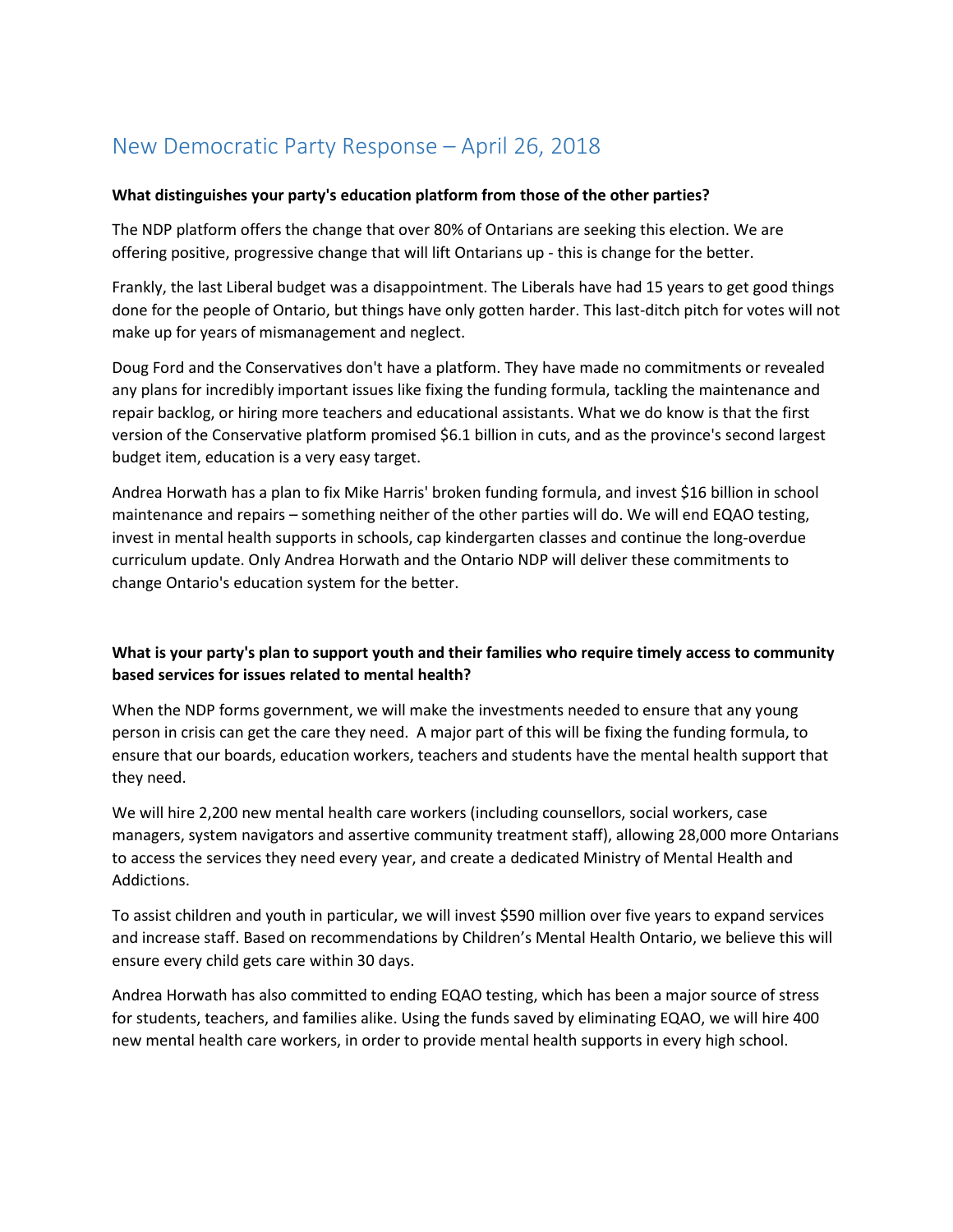#### **How would your party modify educational programs and instructional practices to ensure students have the skills, attitudes, values and knowledge to success in today's complex global context?**

The Ontario NDP will continue the long-overdue curriculum update that is currently underway, and pay particular attention to career counselling for a changing workplace, as well as financial literacy and mathematics.

We will ensure schools teach inclusive history, including Indigenous history and the legacy of colonialism, the history of Black Ontarians, our province's history with the Underground Railroad, and Caribbean and African experiences.

We believe that schools are at the heart of every community, and we want to ensure school boards have the resources necessary to continue to make that a reality. We will work with local boards to continue to develop schools as community hubs, ensuring there is sufficient support and funding so that everyone can access great public programming and use these facilities.

# **How will your party review the education funding formula to ensure that school boards receive full and adequate funding?**

Andrea Horwath and the NDP are committed to funding schools properly.

We will work with parents, front-line educators, students, and educational experts to overhaul the education funding formula starting with a comprehensive public review based on two key principles: equity and quality.

A new funding formula will allow us to curb class sizes and support our most vulnerable students and their teachers, an important step in making classroom environments safer and more conducive to learning.

The new model will take into account factors that affect rural and remote schools, such as school transportation. We will put a moratorium on school closures until the provincial funding formula is fixed.

## **How would your party increase student achievement and improve the learning environment for Indigenous students?**

The NDP is committed to fostering student growth and achievement in our education system. We are committed to ending EQAO testing, which has been a huge source of stress and worry for students, parents and teachers alike. With the funds saved from ending EQAO, we hire 400 new mental health workers in Ontario high schools. We also know that through our \$16 billion commitment to tackle the repair backlog, and our commitment to fixing the funding formula, classroom environments will become safer and more conducive to learning.

The NDP is also committed to working with First Nations and cultural community leaders, experts and advocates to identify the supports racialized and Indigenous children need to succeed and thrive. Part of our \$209 million investment in the First Nations Health Action Plan includes expanded youth programs, crisis support, trauma response teams, and suicide-prevention training. And we will ensure